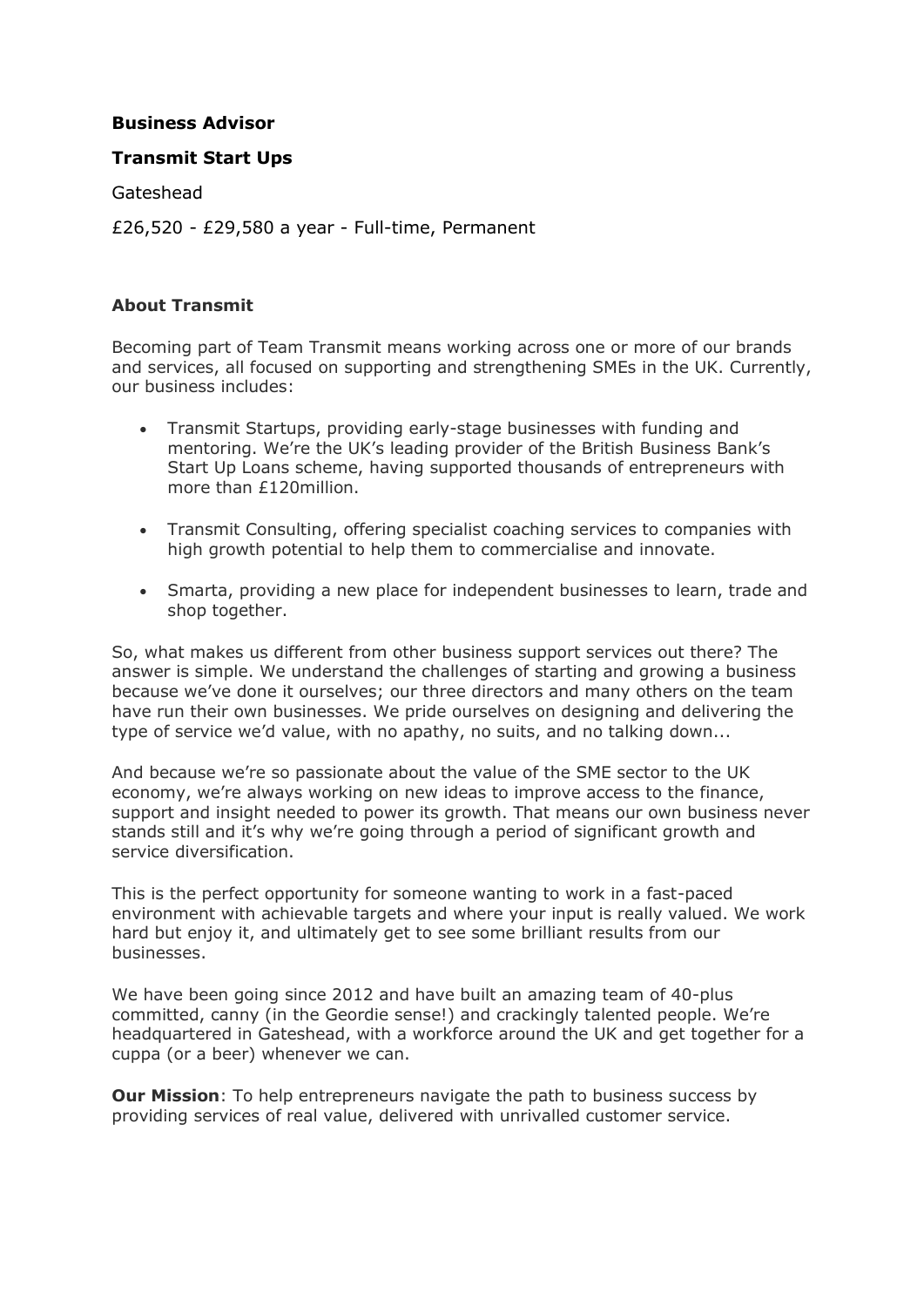**Our Vision:** We believe that anyone can become an entrepreneur and those who choose that path should be given the best chance, regardless of background. We empower entrepreneurs to realise their ambitions.

#### **The Business Advisor Role**

As a Business Advisor you are customer focussed and commercially minded, able to assess the needs of a new or growing business and package an application for finance. Your role requires you to deliver exceptional business support services, predominantly via the Start Up Loans Programme where you will work with applicants to complete their Start Up Loan application of up to £25,000, critically analysing application documents to ensure appropriate loan values and formats are set in place and that all applications meet the Lending Policy guidelines and Minimum Standards which are set out by the British Business Bank.

Alongside Start up Loan applications, knowledge of all other products offered by Transmit Start-ups is required, offering solutions to customers to suit their needs throughout their journey with us.

## **Main Duties and Responsibilities**

The main duties and responsibilities of our Business Advisors are to…

· Assist clients on their Start Up Loan application, advising where they need to make improvements on core business documents such as their business plan or financial forecast

· Ensure all required documents are collected and meet the minimum standards set out by the British Business Bank for this scheme

· Evaluate the application, providing a written assessment to support your decision to approve or decline, and present this to our inhouse final review team for a final decision to be made

· Keep the CRM updated with interactions and documentation received

· Identify other areas of support we can provide, offering information and solutions to maximise revenue per customer, including signposting to other services and affiliate partner offers

· Support team members during annual leave and busy periods

· Work with the applications team to ensure a smooth and consistent customer journey

· Maintain all quality procedures relating to client files and records in line with our requirements

· Ensure work, at all times, conforms to our procedures and standards

· Motivate clients and manage caseload effectively to ensure clients are processed within an agreed timescale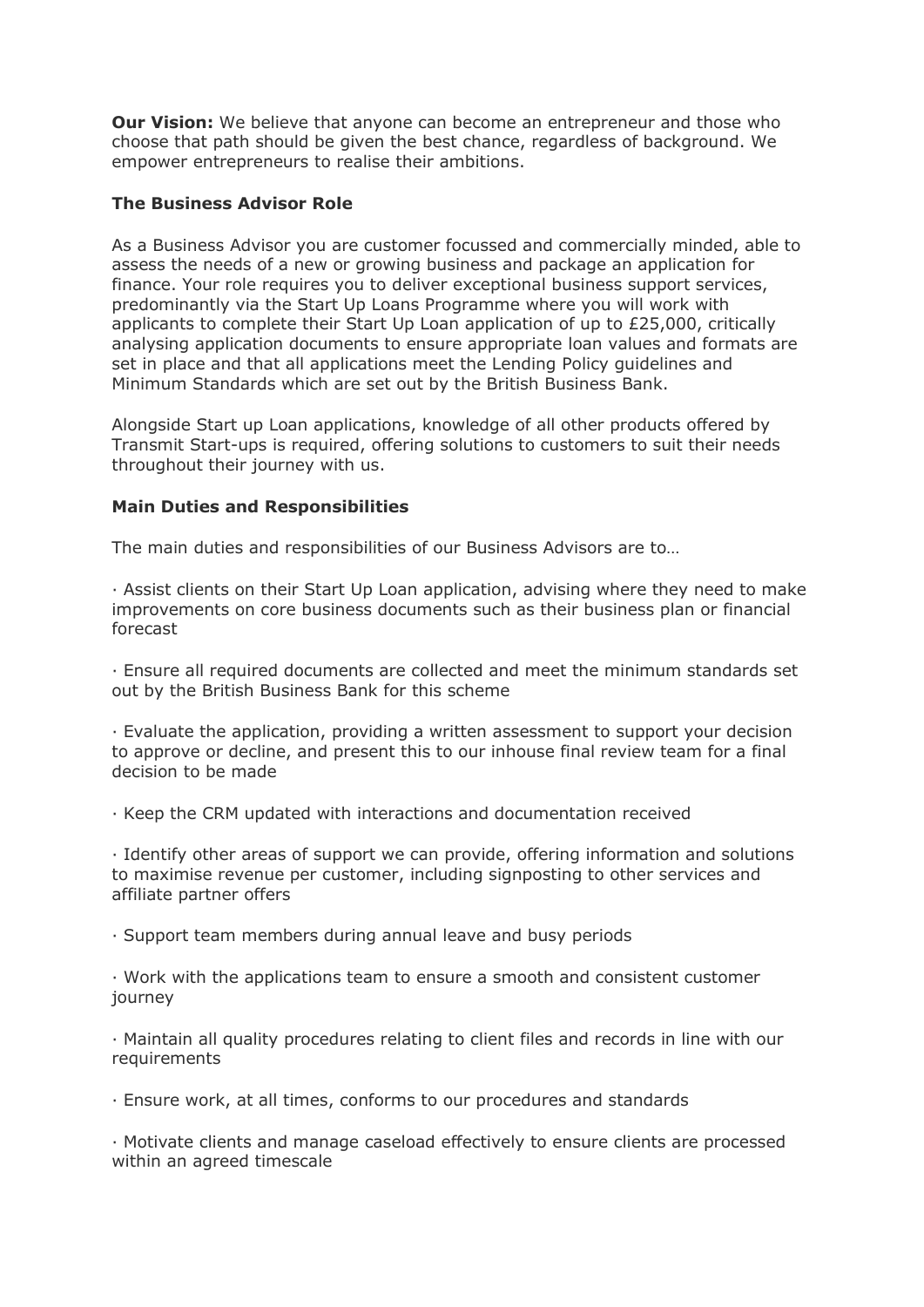· Maintain the relationship with the client by providing them with a full range of business information, diagnosing, milestones/metrics and interpreting their needs and advice in services, drawing on mentors but also external business support agencies, bodies and partners

· At regular intervals check that the clients are satisfied with progress

· Introduce to clients any other service which may become relevant to the client

· Develop good internal working relationships within the team by exchanging information, 'best practice' ideas and experiences. Work closely with other teams to ensure effective co-ordination and collaboration

· Be responsible for personal Continuous Professional Development to enhance performance in job role

#### **Person Specification**

· Can confidently analyse business documents to assess viability of a business proposition as well as affordability to ensure that any lending is done responsibly

· Experience working within the Start-up Loans scheme is an advantage

· Be able to efficiently manage multiple activities and work to tight deadlines and monthly targets

· Feel comfortable in a dynamic, fast changing environment and be interested in innovating business finance and business support

· Be competent with Microsoft Office, data entry, email, and CRM systems, plus able to learn new software (our systems include HubSpot, Dropbox and Monday)

· Proven understanding of commercial business gained through either SME management or ownership, by senior line management in larger companies or having worked in a similar role is essential

· Knowledge and understanding of business processes and strategy throughout the company

- · Project management skills, including setting and working to deadlines and targets
- · Experience of effectively managing client relationships
- · Ability to manage priorities and work with a high caseload
- · Have a positive and proactive attitude
- · Be a team player and contribute to effective team working
- · Deliver excellent customer service
- · Supportive of our vision and values of the organisation